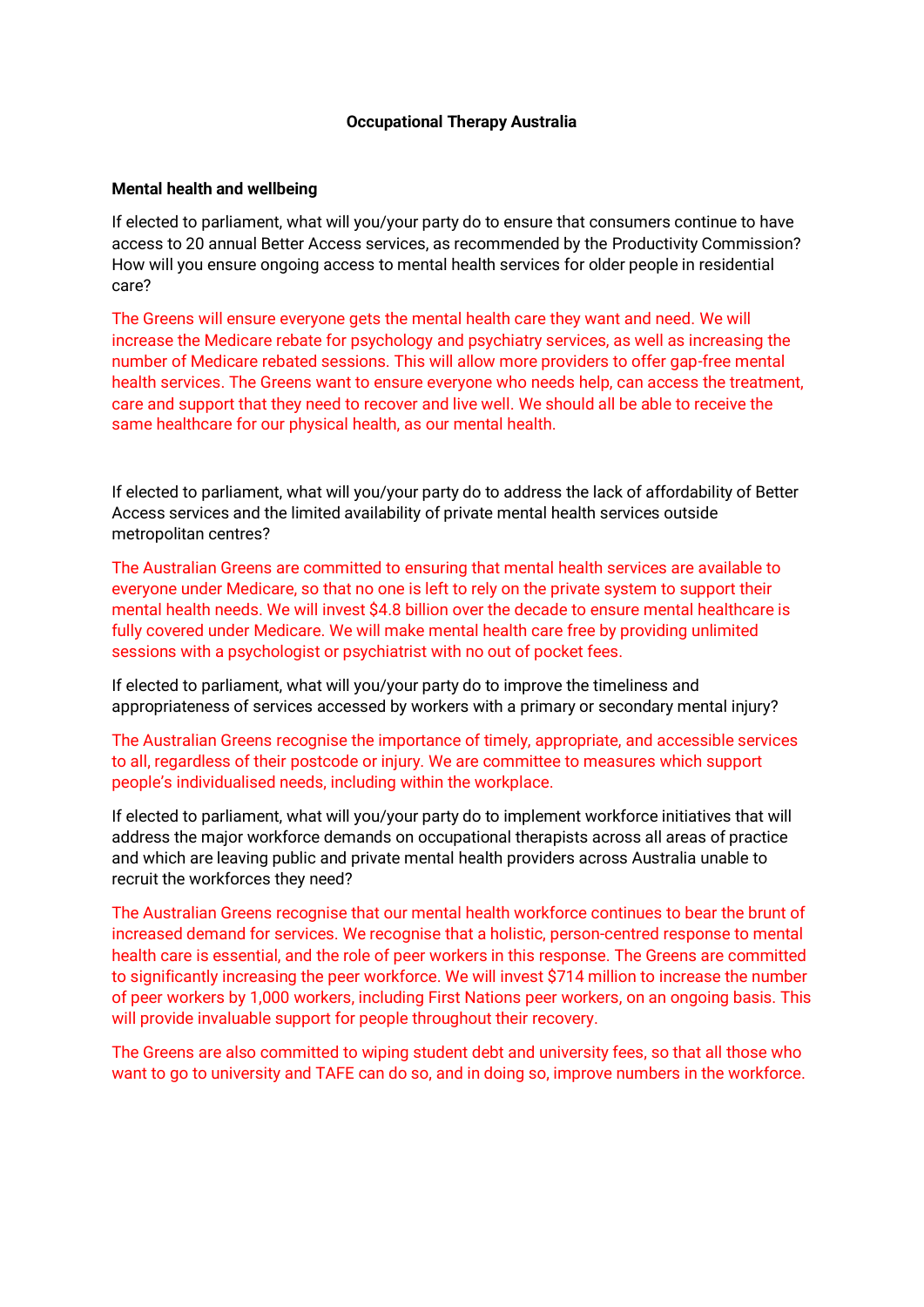### **AGEING IN PLACE**

If elected to parliament, what will you/your party do to ensure that community aged care funding guidelines are developed to ensure money is spent where it can most effectively support the health, wellbeing and independence of older Australians rather than on lower value services that don't address key risk factors or health needs?

Our aged care system has been underpinned by a lack of transparency and accountability and a culture of secrecy. We don't know how much aged care providers spend on food or care, but we do know that private companies are making billions from the provision of aged care. We need a system that holds providers to account. The Greens will fight to improve governance, transparency and accountability in the aged care sector, starting with mandatory public reporting on how providers are spending Government funds. We will ensure the Aged Care Quality and Safety Commissioner acts as an independent, strong regulator that resolves complaints in a timely manner.

When the Senate passed the *Aged Care and Other Legislation Amendment (Royal Commission Response No. 2) Bill 2021*, the Greens supported amendments to ensure greater transparency and reporting about how aged care funding is being spent, and will continue to do so in the next Parliament.

Further details on our aged care policy are set out here [https://greens.org.au/platform/health#aged-care](about:blank#aged-care)

If elected to parliament, what will you/your party do to ensure that all recipients of community aged care funding can access appropriate assessment, prescription and provision of assistive technology and home modifications to support independence and reduce risk of falls and other injuries?

Many people want to receive care at home and don't want to be forced into residential aged care prematurely. Too many people continue to experience unacceptable wait times for home care at their approved level.

The Greens will invest \$260 million over the forward estimates to ensure no one waits more than 30 days to receive their approved home care packages.

Further details on our aged care policy are set out here [https://greens.org.au/platform/health#aged-care](about:blank#aged-care)

If elected to parliament, what will you/your party do to address the need for dedicated funding and care delivery models for allied health services in aged care homes, including both employment and in-reach based models?

The Australian Greens have consistently advocated for the funding certainty that allied health service providers need. In March 2022 Senator Rice, Australian Greens spokesperson for Aged Care, [tabled a petition highlighting the need for greater funding certainty for allied health care](about:blank)  [providers in aged care.](about:blank) That week the Senate also [supported a Greens motion](about:blank) that highlighted the that "the government has failed to ensure that allied health services receive the funding they deserve to support aged care residents", and called for an urgent response by Government.

Only the Greens will provide older people with the level of care they need. Our platform would include \$6 billion a year in extra funding to address the funding gap identified by the Royal Commission, including ensuring older Australians receive the care and support they deserve and expect.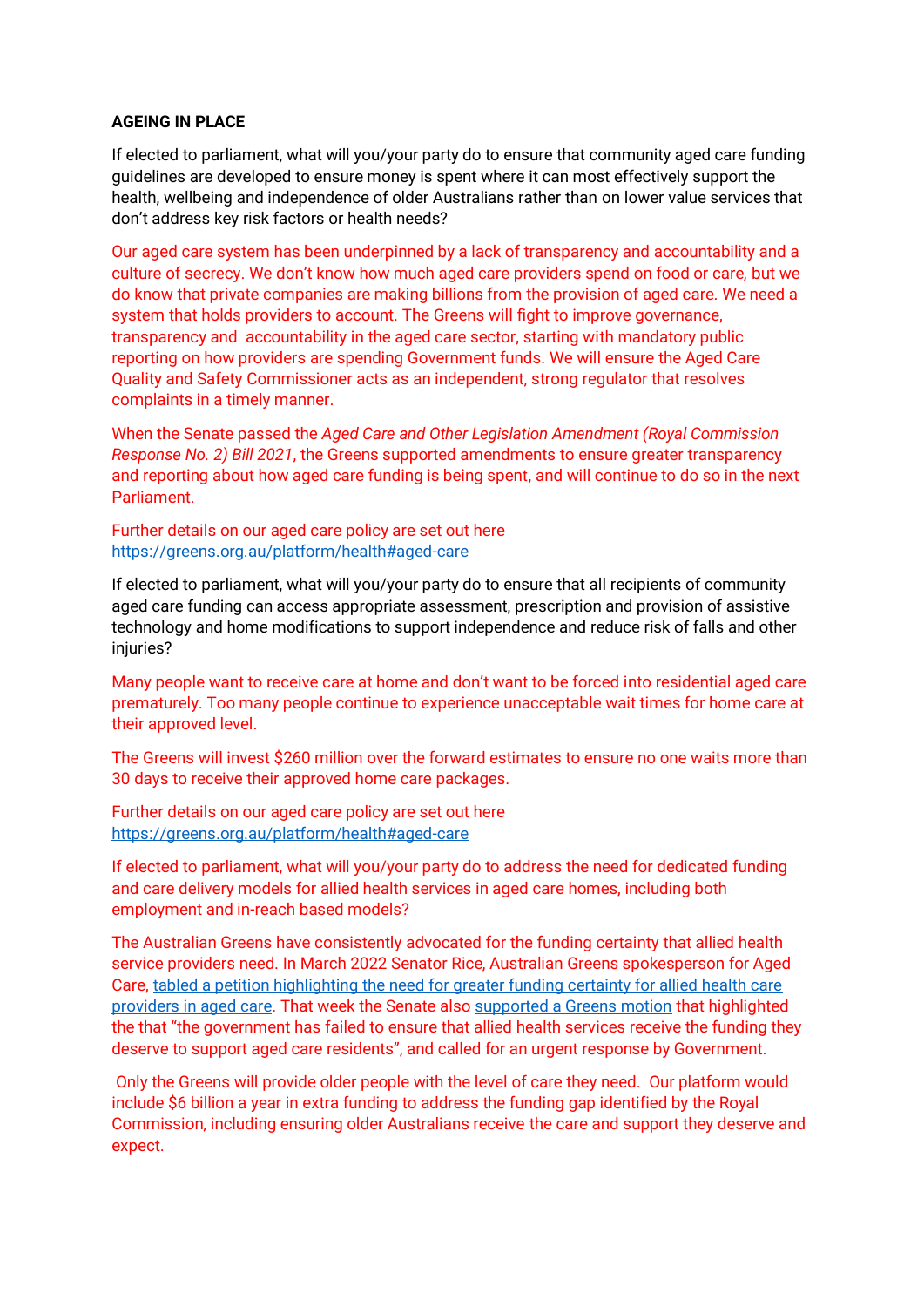## Further details on our aged care policy are set out here https://greens.org.au/platform/health#aged-care

If elected to parliament, what will you/your party do to ensure that all aged care residents receive consistent, high-quality care, including access to occupational therapy and other allied health services focused on reablement, rehabilitation and restorative care, regardless of which residential home they live in?

For too long, aged care services have been rationed in this country resulting in the neglect and abuse of older people. The decisions of successive governments have cut more than \$9.8 billion per year from the aged care budget.

The Greens will guarantee a human rights based approach to aged care, underpinned by a new Aged Care Act that enshrines the rights of older people who are receiving aged care. Under a rights-based approach, older people will be guaranteed universal access to the level of care and support they are assessed as needing.

Further details on our aged care policy are set out here https://greens.org.au/platform/health#aged-care

# **A STRONG PRIMARY CARE SYSTEM**

If elected to parliament, what will you/your party do to ensure that Australians with chronic illnesses, regardless of their income or geographic location, can access high quality occupational therapy and allied health services focused on supporting recovery, reablement and wellbeing and minimising the impact of their conditions?

Prevention is always better than cure. With increasing rates of chronic disease, we need to find ways to keep people healthier throughout their lives.

We support a whole-of-team approach to the management of chronic disease which is personcentred and are committed to ensuring that chronic disease prevention and management is a priority.

If elected to parliament, what will you/your party do to ensure that people experiencing chronic and complex conditions or disability are supported to safely and effectively connect to informal community supports and services?

The Australian Greens want strong action to address the social and environmental determinants of health as the first step to improving the health of everyone. We recognise the role of community in prevention and treatment of health conditions- an approach which places the person at the centre and ensures that their treatment addresses all determinants, rather than just medical definitions of healthcare. This includes systematic health planning across all levels of government to address increasing demands from environmental pressures and social inequality, including the climate crisis, increased risk of pandemics and poverty.

We are calling for greater integration, cooperation and coordination between health services including mental health services with the informed consent of each individual, in order to streamline care pathways for service users and carers. Further, the Greens aim to ensure greater access to primary care and prevention services delivered in locally-run community health centres or appropriate community-based settings.

If elected to parliament, what will you/your party do to ensure that a contemporary Australian health system provides access to occupational therapy and other allied health services, focused on meeting a wide range of community needs?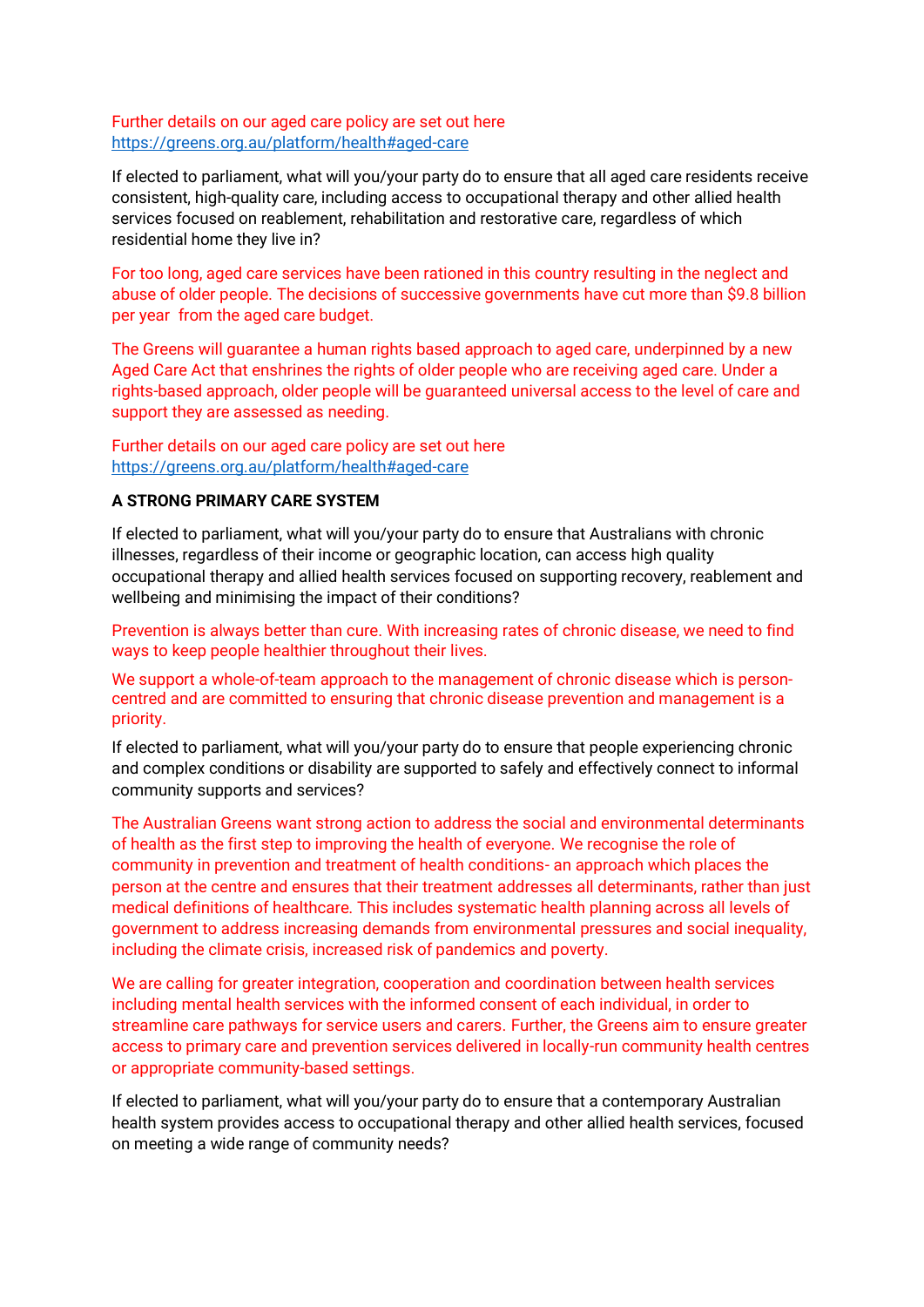The Australian Greens believe that Australians should have greater access to primary care and prevention services delivered in locally-run community health centres or appropriate communitybased settings. We want appropriately accredited evidence-based allied health services to be available for the prevention and treatment of injury and illness through the public health system.

If elected to parliament, what will you/your party do to ensure that children with autism, pervasive development disorder and disability are able to access an appropriate volume of Medicare-funded assessments and treatment, particularly where they are unable to access NDISfunded supports?

The Australian Greens will ensure that there is a needs-based system of federal funding that ensures the delivery of prevention, treatment and support services can be sustained in communities for the long-term, including with comprehensive mental health services funded by Medicare. We support a universal Medicare which ensures everyone can access the treatment they require.

## **A RESPONSIVE DISABILITY SECTOR**

If elected to parliament, what will you/your party do to ensure that people with disability, particularly underrepresented cohorts such as those with psychosocial disability, are able to access the assessments and supports needed to apply for access to the NDIS?

The Australian Greens will fully resource the NDIS so it meets the needs of disabled people, their families and carers. This includes:

- Remove the staffing cap and ensure that staff receive high-quality, ongoing training and support;
- Ensure the IT systems and interfaces for participants and service providers are fit for purpose and fully accessible;
- Ensure the NDIS Quality and Safeguards Commission is properly resourced to undertake its compliance and investigative capacity through an immediate investment of \$300 million;
- Push to remove the age limit that prevents people over 65 from being accepted in the NDIS;
- Boost NDIS funding and reinvest into the NDIS the \$160 million the Morrison Government committed to corporations as part of their failed attempt to roll out Independent Assessments.

If elected to parliament, what will you/your party do to ensure that NDIS participants are supported to fully utilise plan funding aimed at increasing capacity and independence, noting that plan design and review, access to high quality support coordination, and support to find and access appropriate supports are key drivers of higher plan utilisation?

Senator Steele-John and the Australian Greens worked alongside the community to defeat the Morrison government's plans to implement Independent Assessments in to the NDIS. The NDIS is supposed to be about, more than anything else, enabling disabled people to have individualised plans that meet individual needs and help achieve individual goals.

If elected to parliament, what will you/your party do to reduce the administrative burden associated with seeking payment under the NDIS, and the rates of plan- managed participants receiving services that exceed their budgets and leave providers out of pocket?

The NDIS must be fully funded to ensure that disabled people can access the supports and services they need to live a good life; this is not something that can be capped or predicted because the NDIS is a needs-based system. It has to be be flexible enough to be able respond to the needs of its participants, including the possibility for growth if necessary.